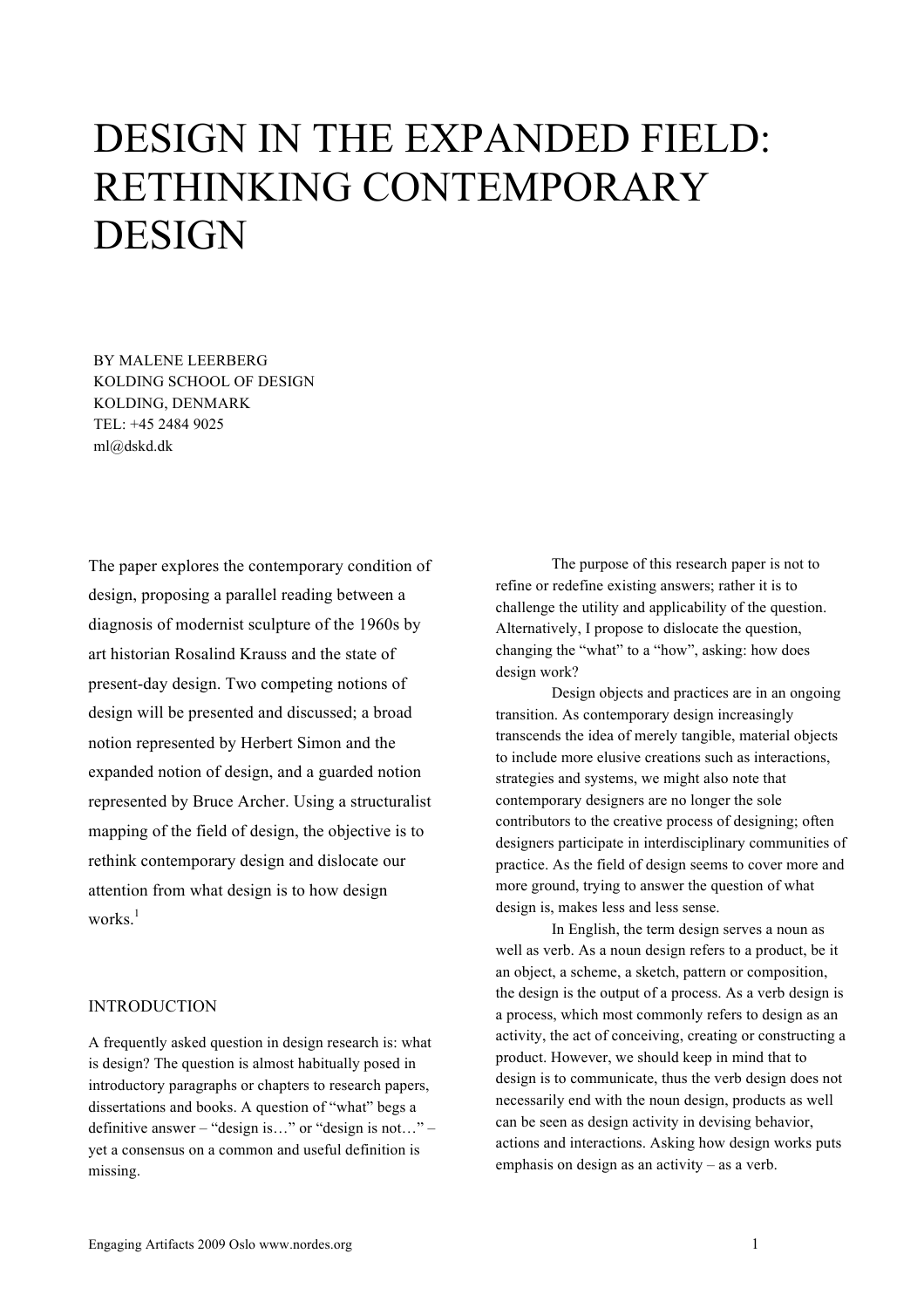To dislocate the focus from "what" to "how", I present a tentative mapping of contemporary design, using a structuralist diagram based on a binary logic as an analytical device. The intention is not to create a model for understanding contemporary design. Instead, I propose the structuralist mapping is valuable as a vehicle to demonstrate that asking how design works can produce different kinds of answers, less definitive, more useful and applicable, because such answers imply reflection on context, temporality and performance.

#### A BROAD NOTION OF DESIGN

Herbert Simon famously wrote in his *The Science of the Artificial* (1969): "Everyone designs who devises courses of action aimed at changing existing situations into preferred ones" (Simon, 1996, p. 11). He thus initiated a long-standing tradition within design research to have a broad notion of design. In principle, everything, which is not nature, is design, and everyone, human that is, is potentially a designer. Thus, the subject of design research is theoretically all things man made. Yet, we distinguish design from art, from engineering, music and literature – all things, which are man made. I will suggest that these distinctions were even more evident to Simon and his contemporaries, than they are at the present.

As the above noted problem of definition indicates, the field of design is not a homogenous entity; rather it encompasses a heterogeneous variety of domains and sub-domains ranging from the smallest everyday items to the largest environmental structures – from fashion and graphic design to system design and architecture. The influential design theorist and editor of the journal *Design Issues,* Richard Buchanan writes: "The scope of design appears to be so great and the range of styles and qualities of individual products within even one category, so diverse, that the prospects for identifying a common discipline seem dim" (Buchanan, 1995, p. 23). If there is a commonality among these domains and sub-domains, Buchanan argues, it is the indeterminate nature of design. This indeterminacy relates to changeability in products as well as in practice. As he notes: "In general, design is continually evolving, and the range of products or areas where design thinking may be applied continues to *expand*" (Buchanan, p. 25; my emphasis).

The adjective "expanded" came to the forefront of the design discussions in Denmark from the late

1990s. A move, which can be seen as a response to changes in technology, products and working practices, as well as a shift in focus from the design object to the design process – or from design as a noun to design as a verb. Furthermore, the emergence of the so-called expanded notion of design became an important, yet debated idiom in the academization of design education and development design research. A series of short interview based articles entitled "Stafetten" (The Relay) and published 2007-2008 in the online newsletter *Mind Design* from the Danish Center for Design Research<sup>2</sup> illustrate the different and at times polarized views on the expanded notion of design among Danish designers, design researcher, educators and managers.

Ida Engholm views the expanded notion of design in an international perspective. Together with Anders Michelsen, she made a case for looking beyond form, color and materials, and recognize design as much more complex and contextual, in their 1999 *Designmaskinen* (The Design Machine), which soon became a reoccurring element of the curriculum in Danish design education. Engholm cites Richard Buchanan along with fellow design theorist Victor Margolin, architect Buckminster Fuller and Tómas Maldonado of the Ulm School of Design as protagonists in the formation of an expanded notion of design (Stafetten #4, 2007). In contrast, Thomas Schødt Rasmussen, at the time of the interview head of research at the Danish Design School, calls the expanded notion of design a local (Danish) phenomenon with little, if any international bearing (Stafetten #3, 2007).

Like Schødt Rasmussen, most of the participants in "the relay" question the expanded notion of design, its novelty (Stafetten #8, 2008), its defintion (Stafetten #2, 2007) as well as its use for designers (Stafetten #6, 2008); at worst it makes no sense (Stafetten #6; Stafetten #7, 2008, Stafetten #8, 2008), at best it articulates the interdisciplinary quality of design practice (Stafetten #2; Stafetten #10, 2008). To Merete Ahnfeldt-Mollerup, the potential of the expanded notion of design lies in its ability to contextualize and communicate that design is more than just appealing objects (Stafetten #7). However, as an educator she is less convinced of its usefulness. The idiom, she argues creates ambiguity and blurs the focus of design education as well as research, and she calls for a refocus on design as giving form. Like Ahnfeldt-Mollerup, other "relay runners" express concern that the expanded notion may dilute the notion of design as well as the practice.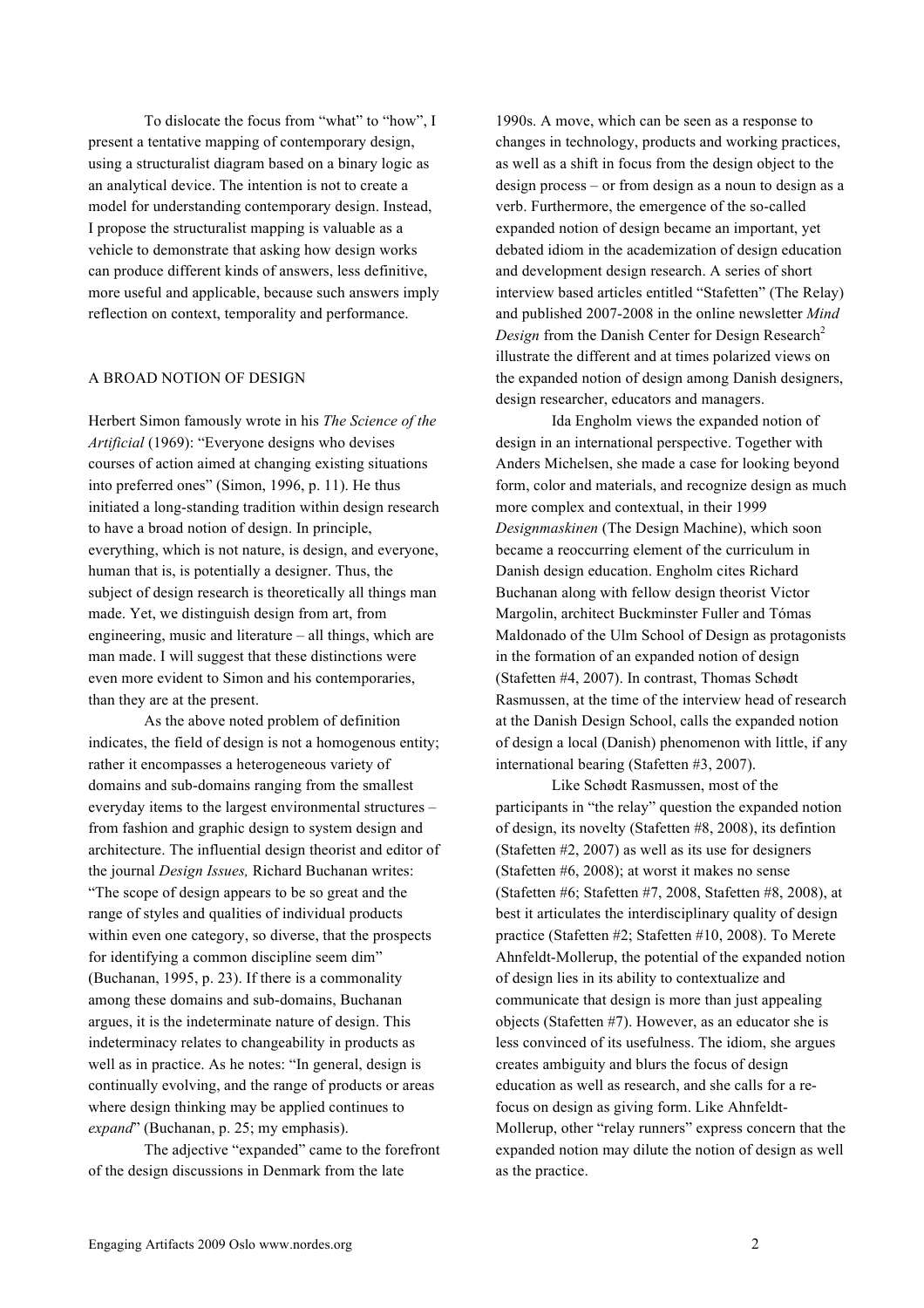To Ken Friedman, who in 2003 took on a professorship at the Danish Design School, the understanding of design as form giving is very Danish or indeed Scandinavian, <sup>3</sup> and at odds with the expanded notion of design. To him the idiom "form giving" emphasizes the material, tactile and visual aspect of design or design as a noun, hence neglecting the immaterial and processual aspects of design (Friedman, 2005).

Friedman draws a direct lineage between Simon and the expanded notion of design, arguing that the idiom unifies a multitude of fields and practices around Simon's fundamental idea of design as devising *courses of action aimed at changing existing situations into preferred ones* (Friedman, p. 7). He echoes Buchanan's influential 1992 essay *Wicked Problems in Design Thinking*, which traces the emergence of design thinking in the  $20<sup>th</sup>$  century and similarly evokes Simon to say: "The subject matter of design is potentially *universal* in scope, because design thinking may be applied in any area of human experience" (Buchanan, 2000, p. 15).

The expanded notion of design conveys a wide and inclusive perspective on design with a strong focus on design as an activity, a process and a way of thinking, thus reflecting a shift in terminological usage from a noun to a verb. If the idiom seems in particular to reverberate in a Danish context, it can be seen as reaction to the overwhelming attention to the design object embedded in Danish Modernist design tradition. However, several of the "relay runners" were hesitant about the expanded notion of design. Though they recognize the changes in design practices and products, they express concern for the subject matter of design, noting that design as well as designers, may be spread too thin. Mikkel B. Rasmussen, founding partner of the consultancy Red Associates, maintains the need for focus. "Design", he asserts, "cannot be *everything*. I must be *something*" (Stafetten #6; my translation). The apparent question is, if a broad and even expanded notion of design may be stretching the concept of design too far?

### A GUARDED NOTION OF DESIGN

In design theory exists as well a more guarded notion of design, which in counterpart is preoccupied with how and why design differs from other disciplines such as art or science. The journal *Design Studies* could at its

launch in 1979 be seen as an advocate for this point of view, as is declared in an editorial statement in the very first issue: "One of the principal assumptions behind the launching of this new journal is that design can be identified as a subject in its own right, independent of the various areas in which it is applied to practical effect" (*Design Studies*, vol. 1, no. 1, 1979, p. 17). A specific focus for the journal is design as an activity; what happens in design practice, what characterizes its processes and methods? In this first issue of *Design Studies*, Bruce Archer, a pioneer in establishing design as an academic discipline, contributes with two short, but notable essays: "Whatever became of Design Methodology" and "The Three Rs". Together these two essays develop an argument for the underlying thesis of *Design Studies*, namely, that "… there exists *a designerly way of thinking and communicating* that is both different from scientific and scholarly ways of thinking and communicating, and as powerful as scientific and scholarly methods of enquiry, when applied to its own kinds of problems" (Archer, 1979a p. 17; my emphasis).

What thinking and communicating in a designerly way may encompass has been explored in empirical studies for more than three decades (Eastman, 2000). Aided by the emergence of cognitive psychology in the 1960s, inquiries into creative processes and specifically the design process motivated and promoted the idea, that design represents a certain kind of thinking. In the early 1980s, Nigel Cross (editor-in-chief of *Design Studies*) spoke of "designerly ways of knowing" – he published a book of the same title 2006. When Peter G. Rowe in 1987 dedicated an entire book to *Design Thinking*, he paid little attention to its wider implications and influence on other fields and practices, declaring: "My subject is more narrowly defined. I am concerned with the interior situational logic and the decision-making processes of designers in action, as well as with theoretical dimensions that both account for and inform this kind of undertaking" (Rowe, 1987, p. 2). Similar to Archer, both Cross and Rowe assert that design represents an aspect of human knowledge and ability that differs from other human abilities and forms of knowledge. Archer distinguishes between three forms of knowledge: "Where science is the collected body of theoretical knowledge based upon observation, measurement, hypothesis and test, and the humanities is the collected body of interpretive knowledge based upon contemplation, criticism, evaluation and discourse, the third area is the collected body of practical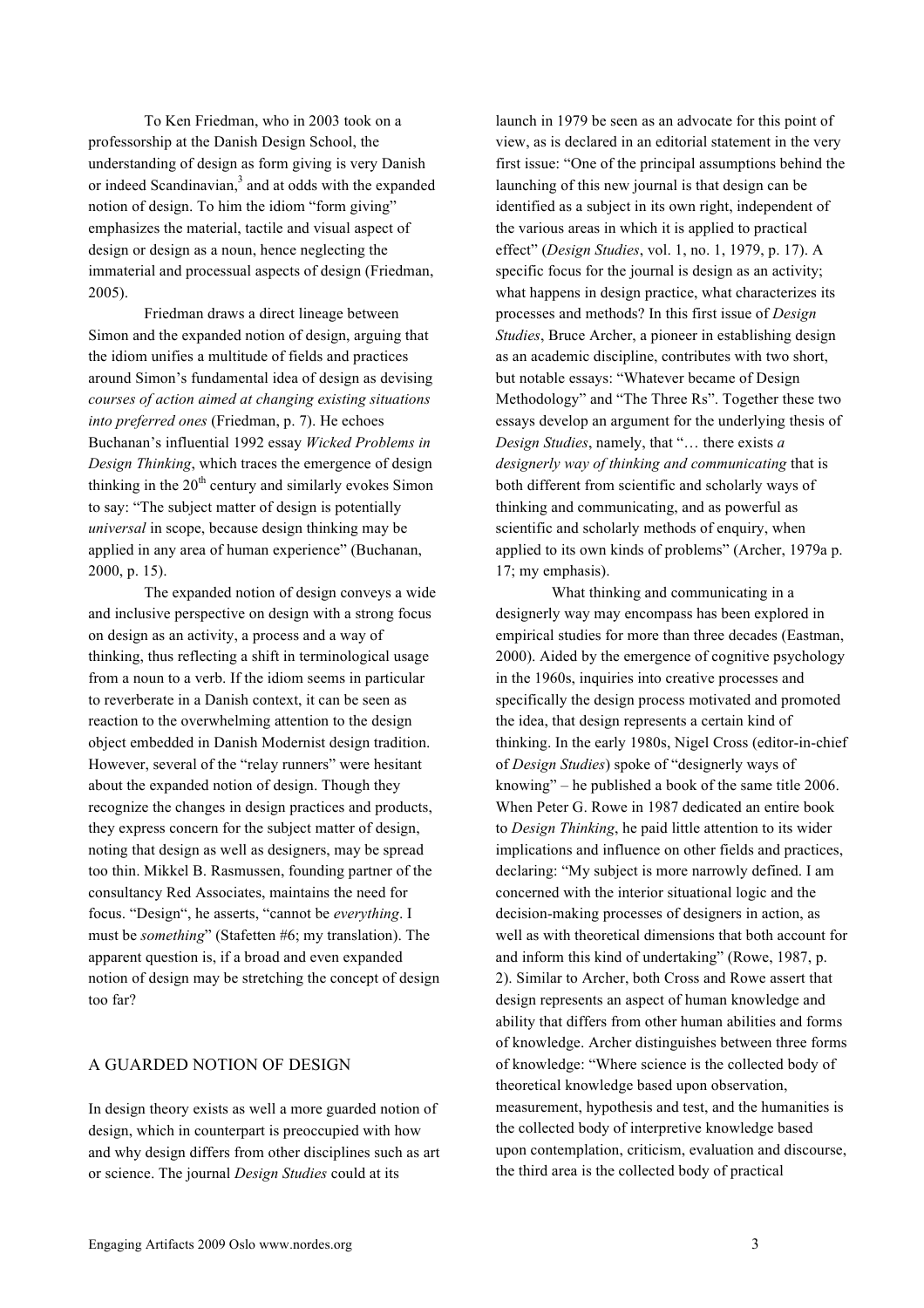knowledge based upon sensibility, invention, validation and implementation" (Archer, 1979b, p. 20). Whereas the approach in science is theoretical and in humanities is interpretive, the approach in design is practical, or as Archers puts it, design is about "doing and making" (Archer, 1979b, p. 19). Archer views design as a collected body of knowledge in its own right; however, it is connected to the other bodies of knowledge – science and humanities:



Fig. 1: Three bodies of knowledge. After Bruce Archer (modified).

We should pay attention to the context of Archer's writing and in particularly note the critique, he exercises in "The Three Rs", towards the English educational system, and its predominant focus on literacy and numeracy. The doing and making aspect is, as Archer proposes, a third area of human activity, which neither humanities, nor science covers – but design can. The marginal role of the doing and making aspect may be especially pertinent to an English context in 1979. However, Archer's three bodies of knowledge are rooted in Aristotelian philosophy and should be examined in relation to Aristotle's classification of three types of activity:



Fig. 2: Aristotle's three types of activity. After Martina Keitsch (modified).

For Aristotle, "theoria" belongs to the realm of nature and the universe. It is a contemplative, observing activity and signifies the study of truth. The realm of "praxis" is human society, signifying the acting or

actions of a person in relation to rationality, moral values and good citizenship. Finally, the realm of "poesis" is artifacts, and poesis signifies the production of artifacts to satisfy human needs (cf. Keitsch, 2006, p. 44-45). We can connect Aristotle's three types of activity to Archer's bodies of knowledge, thus science refers to theoria, humanities to praxis and design to poesis. Furthermore, we might note that, whereas Archer's diagram critiques of the dominance of humanities and science in education, in Aristotelian philosophy theoria, praxis are poesis not considered to be equal activities. Philosopher Martina Keitsch observes: "While the occupation with theoria and praxis are highly valued activities in Aristotle's philosophy, poesis has no importance besides its role for material comfort" (Kietsch, p. 56).

# THE CONTEMPORARY CONDITION OF DESIGN: A DIAGNOSIS

There is, however, a problem. With the expanded notion of design, the distinctions in Archer's model become blurred. As an activity, design has become more elastic, and contemporary design has transformed into an interdisciplinary practice, crossing boundaries to science and humanities – the knowledge spheres of theory and interpretation. Thus, the doing and making have become less tangible, and in turn design has become a notion more or less without limits. Perhaps we perceive contemporary design to have entered a condition, where the notion is stretched too far, to an extent where it could finally burst and entirely loose elasticity?

This is a scenario reminiscent of the condition of modernist sculpture as described by the American art historian Rosalind Krauss in her seminal 1979 essay "Sculpture in the Expanded Field". Tracing the development of modern sculpture from the figurative sculpture of August Rodin in the late  $19<sup>th</sup>$  century, over Constantin Brancusi's abstract forms of the early  $20<sup>th</sup>$ century to the spatial installations of Robert Morris and Carl André and environmental works of Mary Miss and Robert Smithson in the second half of the  $20<sup>th</sup>$  century, Krauss detects an erosion of the logic of sculpture as a monument. Whereas sculpture in Western art conventionally functioned as a marker of a place and a representation of a specific meaning or event, which was materialized in figurative and predominantly vertical shapes on a pedestal, Modernist sculpture becomes nomadic, non-representational and even nonmaterial.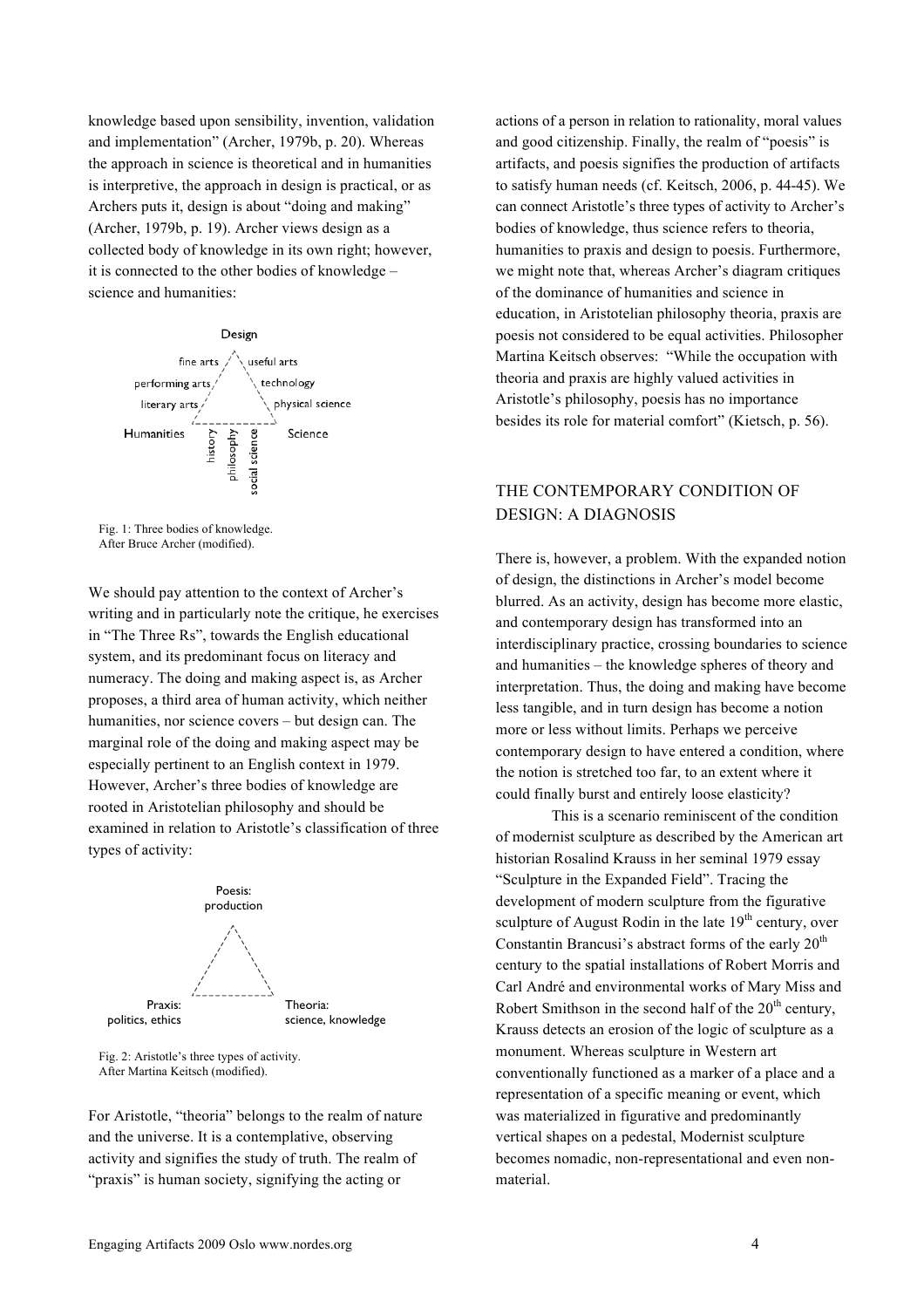

Fig. 3: Mary Miss *Perimiters/Pavillions/Decoys*, installation at the Nassau County Museum of Fine Arts, New York (1978).

Gradually, Modernist sculpture absorbed the pedestal into its own structure, thus eliminating the mediating element between the actual site and the representational sign (Krauss, 1993, pp. 279-80). Sculpture entered the negative condition of the monument. It used to be that sculpture, as Krauss notes: "… was what was on or in front of a building that *was not the building*, or what was in a landscape that was *not the landscape*" (Krauss, p. 282; my emphasis). Not anymore. Accordingly, it became increasingly difficult to distinguish traditionally separated categories.

Even though we all may know what sculpture is, Krauss argues that by the 1960s, it had as a category been pushed to, if not over, its limits. Alluding to American artist Mary Miss' *Perimiters/Pavillions/ Decoys* (1978), a scaffold-like installation build into a hole in the ground to be entered via a ladder, Krauss writes that sculpture as a category had been: "… forced to cover such a heterogeneity that it is, itself, in danger of collapsing. And so we stare at the pit in the earth and think we both do and don't know what sculpture is" (Krauss, p. 279). In consequence, it had become impossible to refer to sculpture in other terms than negations – as not-landscape, not-architecture:



Fig. 4: Sculpture as neither landscape, nor architecture. After Rosalind Krauss.

This binary opposition articulates a distinction between the built and the not-built, or the more well-known distinction between culture and nature, which according to Krauss defined the territory, Modernist sculpture had been exploring.

In Krauss' analysis, becoming everything meant sculpture ended up being nothing. The same risk, I will argue, is at stake for contemporary design. It could be, that design researchers' communal need to constantly define and redefine design is a symptom of a similar condition, that in fact we are as well staring at a metaphorical pit in the earth, both knowing and not knowing what design is.

Obviously, sculpture is not design, however, there are apparent similarities between the development in Modernist sculpture as described by Krauss, and the transformation of design in the  $20<sup>th</sup>$  century, in particular as it drew near to the 21<sup>rst</sup>. First of all, in the logic of the monument, sculpture was identifiable as an object, a tangible and permanent form. Via the explorations of Modernist artists, sculpture became more and more a process, intangible and even temporary. Much like in design, sculpture as an activity came into focus. Secondly, we notice a transition in sculpture from materiality to immateriality, from solid matter such as bronze and stone to landscape markings, hollows, and choreographed spaces, which is similar to contemporary design's embrace of services, strategies and even organizations (cf. Buchanan, 2008). And third, whereas the field of design is almost heterogeneous by virtue, it may like Modernist sculpture have been pushed to a degree of heterogeneity, where its internal logic becomes endangered.

# RETHINKING MODERNIST SCULPTURE: A STRUCTURALIST MAPPING

In terms of Modernist sculpture, Krauss speaks of a historical rupture in the internal logic. No longer a monument, sculpture had entered an ontological noman's-land of pure negation, being defined by exclusions (Krauss, p. 283). To conceptualize a new Postmodern logic, Krauss calls for a rethinking of sculpture as a dynamic field; elastic, yet finite, it should be viewed as an expanded set of related positions to spatially occupy and explore: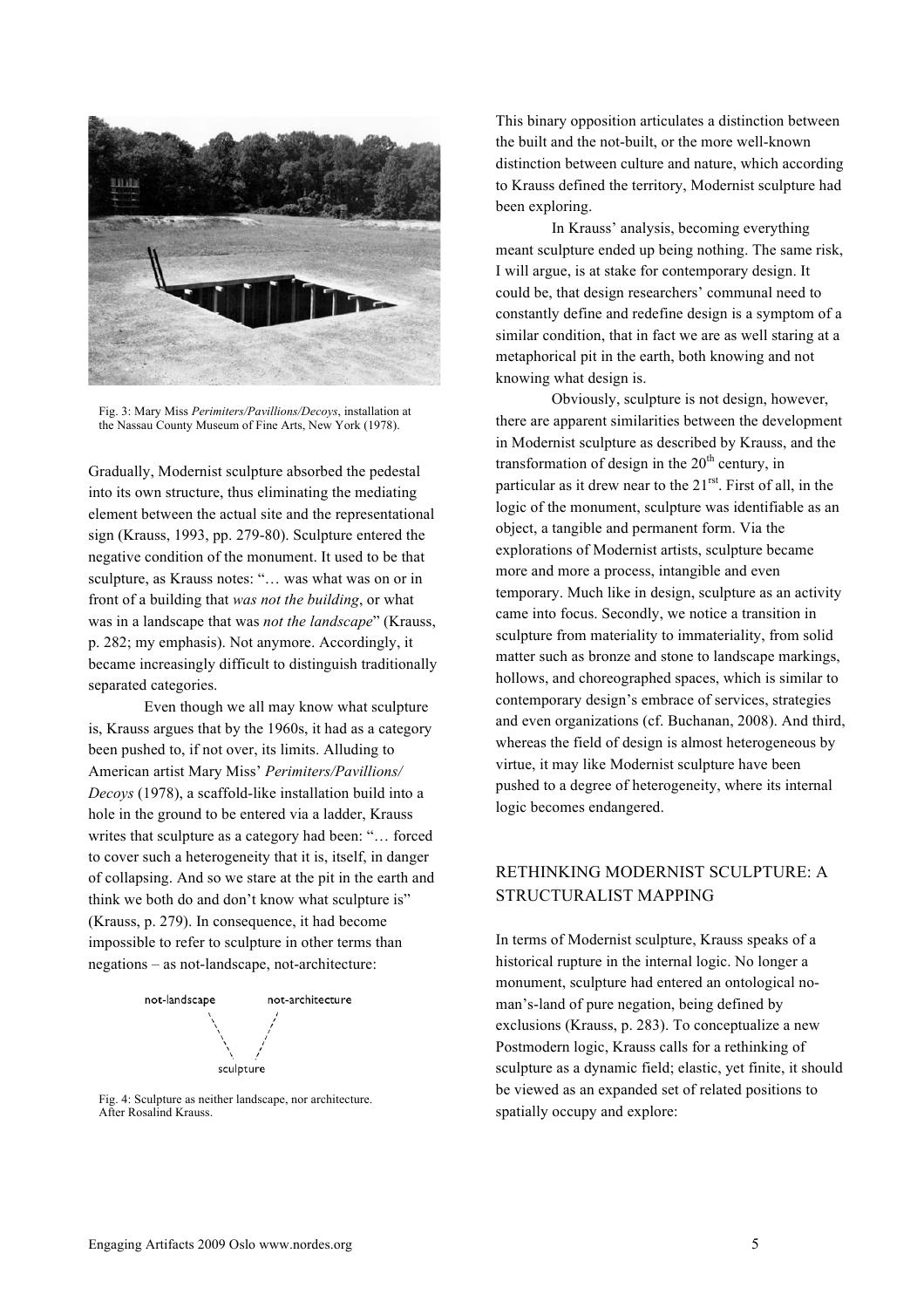

Fig. 5: Sculpture in the expanded field. After Rosalind Krauss.

The expanded field unfolds a topological mapping. Whereas modernist sculpture in figure 4 was situated at the center of a simple opposition of negations, it occupies in figure 5 the periphery of a more complex and dynamic structure, which allows for other forms or configurations that cannot be recognized as sculpture.

For the mapping Krauss employs a so-called Klein-group diagram, a structuralist mapping, to transform a set of logical binary opposites, where notarchitecture is an expression of landscape and notlandscape an expression of architecture, into a quaternary field, which both mirrors the initial opposition and expands it. In the diagram, this relationship of logical implication is represented by diagonal arrows, called *deixis* (Krauss, p. 283).

The two horizontal arrows express relationships of pure contradiction called *axes*. Notlandscape and not-architecture signifies the *neuter axis* or neutral relation of the diagram, which follows the scheme of figure 4, and mark out *sculpture*. Opposite this relation, landscape and architecture form the *complex axis*, which integrates the hitherto incompatible categories into something that is both landscape and architecture, by Krauss referred to as *site-constructions* that share the phenomenological quality of labyrinths or Japanese gardens (Krauss, p. 284). This relation began to be explored in the late 1960s, as did the relation of landscape and not-landscape.

The vertical double arrows designates a relationships of contradiction articulated as involution, which are called *schemas*. Thus, not-landscape represents an inversion of landscape – and vice versa. This relation presents a physical manipulation of a site, an intervention, marking a site in the landscape. These *marked sites* are not necessarily permanent, and may even exist only in photography (Krauss, p. 287). Finally, architecture and not-architecture is explored in interventions into a real architectural space. Such

*axiomatic structures* functions as mappings or augmentation of spatial experience.

Sculpture then occupies one among four related positions within a spatial field of landscape, architecture, not-landscape and not-architecture, and is no longer a privileged category. Within the expanded field, the question of "what sculpture is" becomes less relevant, rather the question is dislocated as we more are inclined to ask, how does sculpture work – in comparison to the other positions in the field.

## RETHINKING CONTEMPORARY DESIGN: DESIGN IN THE EXPANDED FIELD

Archer describes design as one of three bodies of knowledge, the others being science and humanities, and presents an understanding of connectivity and logic reasoning similar to Krauss. There is a conspicuous visual similarity between Archer's diagram of knowledge (fig. 1) and Krauss' initial diagram of negations (fig. 4), which is the starting point of her reasoning with the expanded field. Thus, I propose, that Archer's diagram could be interpreted in terms of negations – design as not-humanities, not-architecture – and be modified following the logic of Krauss:



Fig. 6: Design as neither humanities, nor science.

The premise of opposing humanities and science may be considered to be problematic. Some may find it random; why not oppose art and technology or art and architecture? Others may find it nonsensical to speak of humanities and science in terms of negations and dismiss it out-of-date and out-of-touch. However, we should recall the English context of Archer's text. The Germanic notion of "Wissenshaft",<sup>4</sup> for instance, does not distinguish between humanities and science; rather it signifies methodological knowledge creation in terms of interpretation as well as theory (cf. *OWID*). In English, such an overarching notion does not exist. If we accept the premise of Archer's reasoning, that there are three distinguishable bodies of knowledge or according to Aristotelian philosophy, three types of activity, which have their own rationale and purpose, we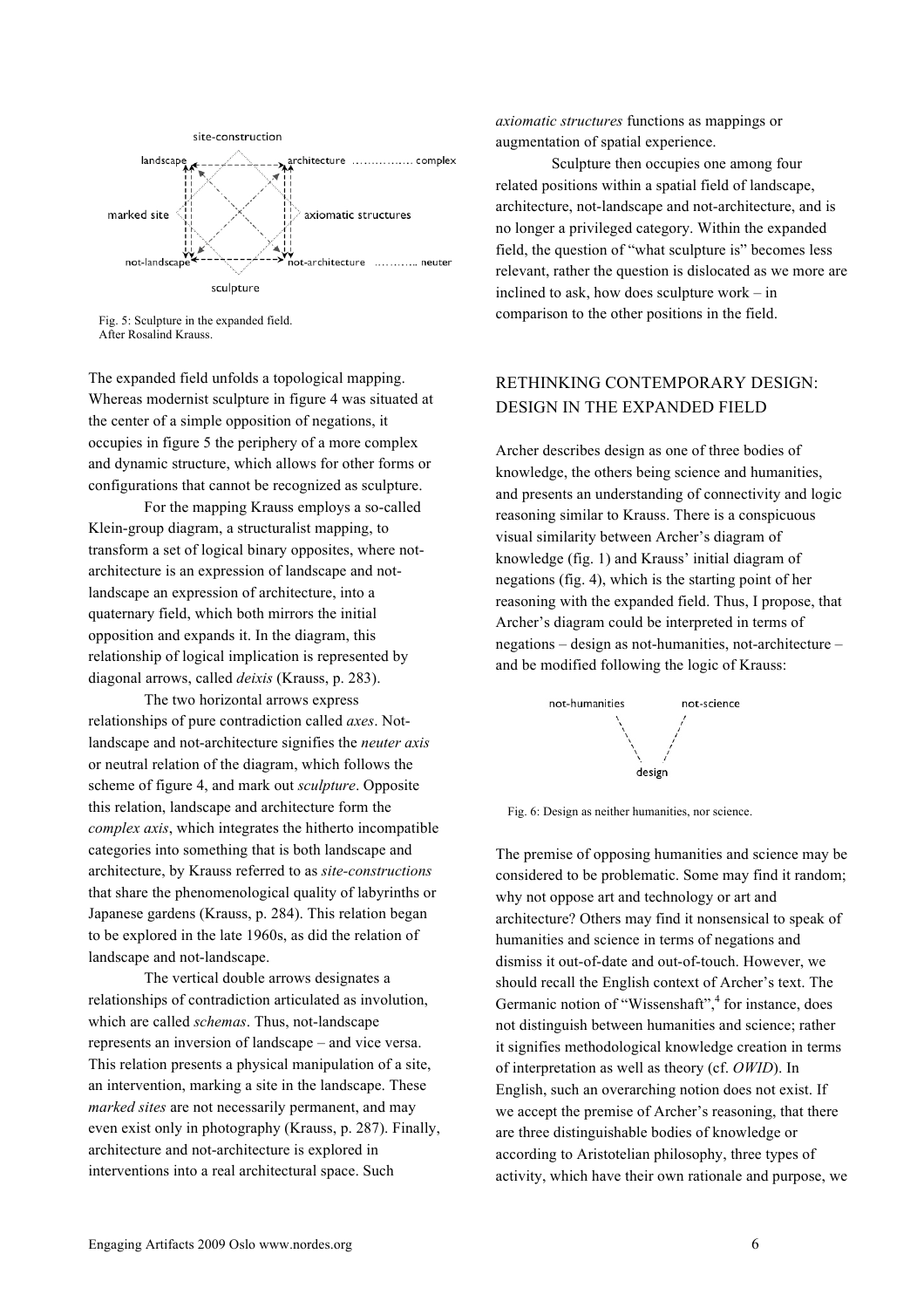may also find it useful to apply Archers concepts to the logic of Krauss structural mapping to rethink contemporary design

As we have seen, Krauss' unfolding of the expanded field created a shift from a question of "what" to a question of "how". While addressing the specific qualities and potentials of design, such dislocation would allow for a new dynamic notion of design; still expanded, yet finite. Thus, I propose expanding the modified diagram of Archer into a Klein-group diagram will be productive in rethinking contemporary design:



Fig. 7: Preliminary mapping of design in the expanded field.

Others have suggested a connection between the condition of contemporary design and Krauss' analysis of the condition of Modernist sculpture. In a interview with Mathias Augustyniak and Michael Amzalag of the graphic design studio M/M (Paris), curator Lionel Bovier writes in the preface: "Today design, in its broadest sense, is not only the site of important economic and cultural praxis, but equally an interface for questions of identity, politics of representation, and redeifinition of social models. It is this "expanded" conception, as observed in cinema and sculpture of the sixties, which should lead us to reassess the frontiers and models structuring the field of 'graphic design'…" (Bovier, 1998, no pagina). In the first issue of *The Journal of Cloth & Culture,* Pennina Barnett's editorial is even more explicit: "For as with sculpture, the category 'textile' has, as Krauss put it, been 'kneaded' and stretched and twisted in an extraordinary demonstration of elasticy, a display of the way in which a cultural term can be extended to include just about anything" (Barnett, 2003, p. 1-2).

While it is thought provoking that the idea of design in the expanded field evokes resonance in two quite different domains within design such as graphic design and textile design, we must note that neither Bovier, nor Barnett examine an applications of the structuralist mapping to either domain or indeed to the

entire field of design. To examine design in the expanded field, we must identify the positions within that field, which cannot be recognized as design, or to be more specific, which are problematic not to distinguish from design. These are positions closely related to design, and can be argued even to employ designerly ways of thinking and communicating.

With design positioned in relation to the *neuter axis*, I propose the *complex axis*, which signifies the relation that is both humanities (interpretation) and science (theory), comprises a position identified as *concept*. Concept and design are often used as interchangeable notions. Using the term concept may signal novelty and innovation, and refer to prototypes and products as wells as to ideas or even design methods. Terminologically, a concept can be defined first of all as something conceived within the mind, and secondly as "an abstract or generic idea generalized from particular instances" (*Merriam-Webster OnLine*). Thus, a concept is not a product, nor a method; rather, a concept represents the idea of a design, which can relate functional aspects as well as aesthetic aspect, production, user etc., or an approach to design methods.

The *schema*, which signifies the involution between humanities and not-humanities, I suggest, could cover the notion of *brand* – both decoding and coding meaning. Design, material as well as immaterial, can be so powerful or iconic that it is identified as or even becomes a brand. Thus, design is an important ingredient in branding strategies. According to the dictionary, brand as a notion can be seen both a mark and the promotion of a product or service (*Merriam-Webster OnLine*). It is not design in and of itself. The second *schema* inverses science and not-science and could designate the notion of *technology*. The word technology derives from the word *téchné* (art, skill), which for Aristotle was the virtue of poesis (Keitsch, p. 45). Hence, the close and complex relationship between design and technology is not new and etymologically, technology (téchné+o+logia) means systematic the treatment of an art (*Merriam-Webster OnLine*). Whereas design and technology often go hand in hand, and it can be difficult to distinguish the two, technical applications are not design, they can, however, respond to design needs, or they can call for and inspire novel design solutions.

Identifying the notions of concept, brand and technology as positions related to, yet distinguishable from design concludes the mapping of design in expanded field: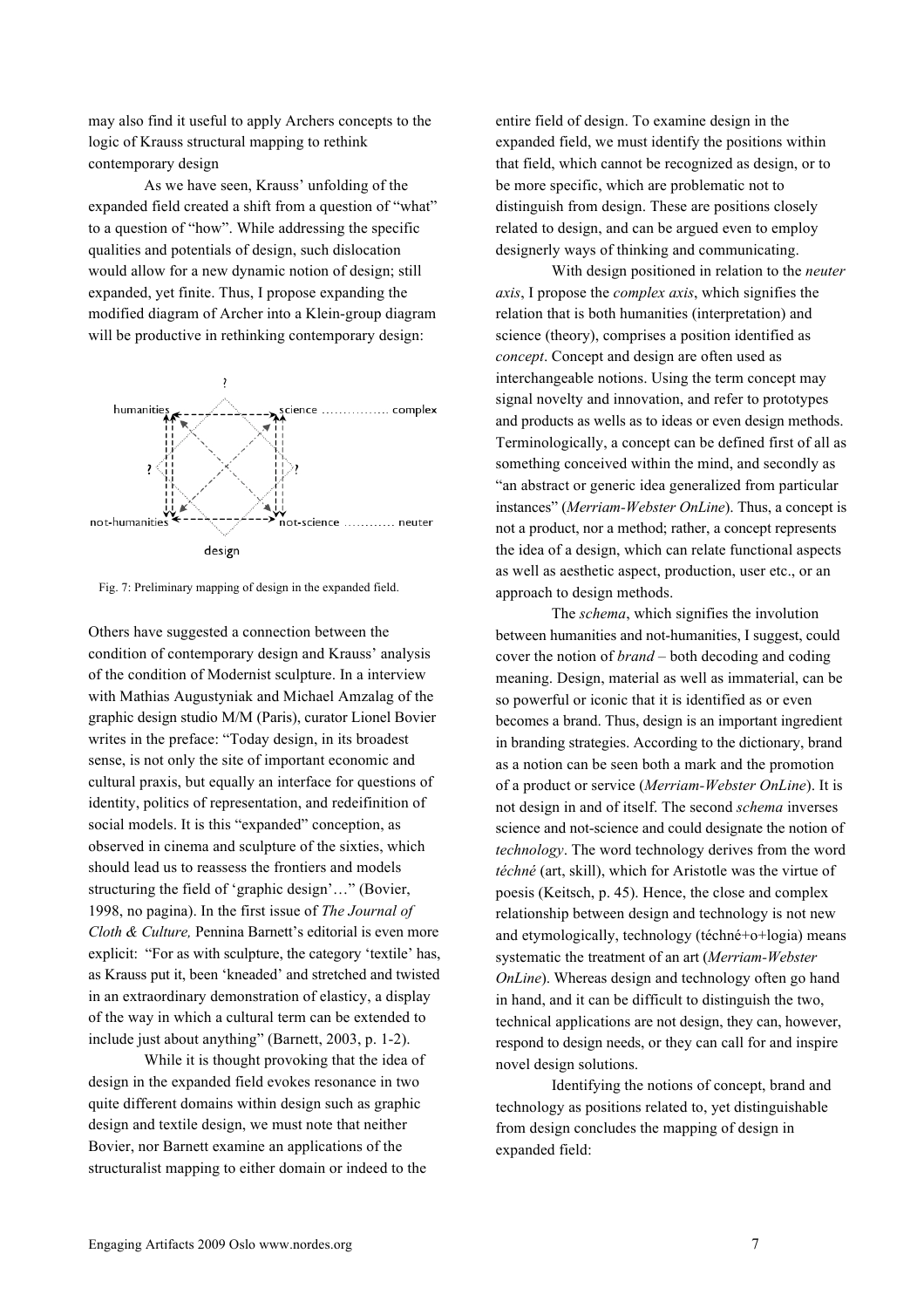

Fig. 8: Design in the expanded field.

### CONTEXT, TEMPORALITY AND PERFORMANCE OR HOW DESIGN WORKS

In her concluding remarks to "Sculpture in the Expanded Field", Krauss writes: "I have been insisting that the expanded field of postmodernism occurs at a specific moment in the recent history of art. It is a historical event with a determinant structure. It seems to me extremely important to map that structure…" (Krauss, p. 290). As I have been trying to make a parallel case for design, it is reasonable to inquire into premise of my case. Recognizing the difference between Modernist sculpture and contemporary design, we found nonetheless similar patterns of change in both sculpture and design; a move form object to process, from materiality to immateriality, and an increasing degree of heterogeneity within both fields, which seems to disrupt their internal logics. The question is, whether design has reached that moment in time, when it is appropriate to introduce the expanded field?

A recent essay by Maggie Breslin and Richard Buchanan describes the development of design practice as an evolution in orders of design:<sup>5</sup>

|          | Symbols           | Things               | Actions               | Thoughts                |
|----------|-------------------|----------------------|-----------------------|-------------------------|
| Symbols  | Graphic<br>design |                      |                       |                         |
| Things   |                   | Industrial<br>design |                       |                         |
| Actions  |                   |                      | Interaction<br>design |                         |
| Thoughts |                   |                      |                       | Environmental<br>design |

Fig. 9: The four orders of design. After Maggie Breslin & Richard Buchanan.

Whereas design in the first and second orders focus on communication and the construction of artifacts, third and fourth order design expands the designer's perspective to include actions and thoughts (Breslin & Buchanan, 2008, pp. 39-40). Arguably, the third and in particular the fourth order relates to the expanded notion of design. The diagram illustrates both a historical development and the transition in design practice, which I have argued for, thus, indicating, it is appropriate introduce the expanded field for mapping of contemporary design.

As we noticed, the expanded notion of design created problems for the logic of Archer's diagram of design, humanities and science as three bodies of knowledge. Furthermore, we questioned, whether the expanded notion had stretched the category of design too far? The expanded field allows for a rethinking of contemporary design, which, I propose, makes it possible to take into account a broad notion as well as a guarded notion of design like Archer's – as the field is elastic, yet finite. With the expanded field it is then possible to consider the first and the second as well as the third and fourth order of design. In addition, the expanded field allows for a dislocation from the dominant question of what design is to a question of how design works, which frees design of stiffening definitions, and opens for a dynamic approach to the notion of design.

Asking how design works emphasizes design as an activity – as a verb, rather than a noun – and contemplates the ongoing transition in design products as well as design practices. The mapping of the expanded field provides an opportunity to explore how design works in comparison to the other positions in the field; that is concept, brand and technology. This approach implies awareness of and sensibility towards context, temporality and performance. Each position in the field works within a certain context, which keep a certain kind of temporality and generate a certain kind of performance. I will argue, that an important aspect to the context, temporality and performance of design, which differs from concept, brand and technology, is the aspect of form and form giving. Friedman would contend that the Scandinavian notion of form giving is too narrow and focused on materiality, tactility and visuality to include Breslin and Buchanan's fourth order of design. I will maintain, that to give form is integral to a designerly way of thinking and communicating and furthermore, that the notion of form giving transcends the design object and applies as well to strategies, services and systems.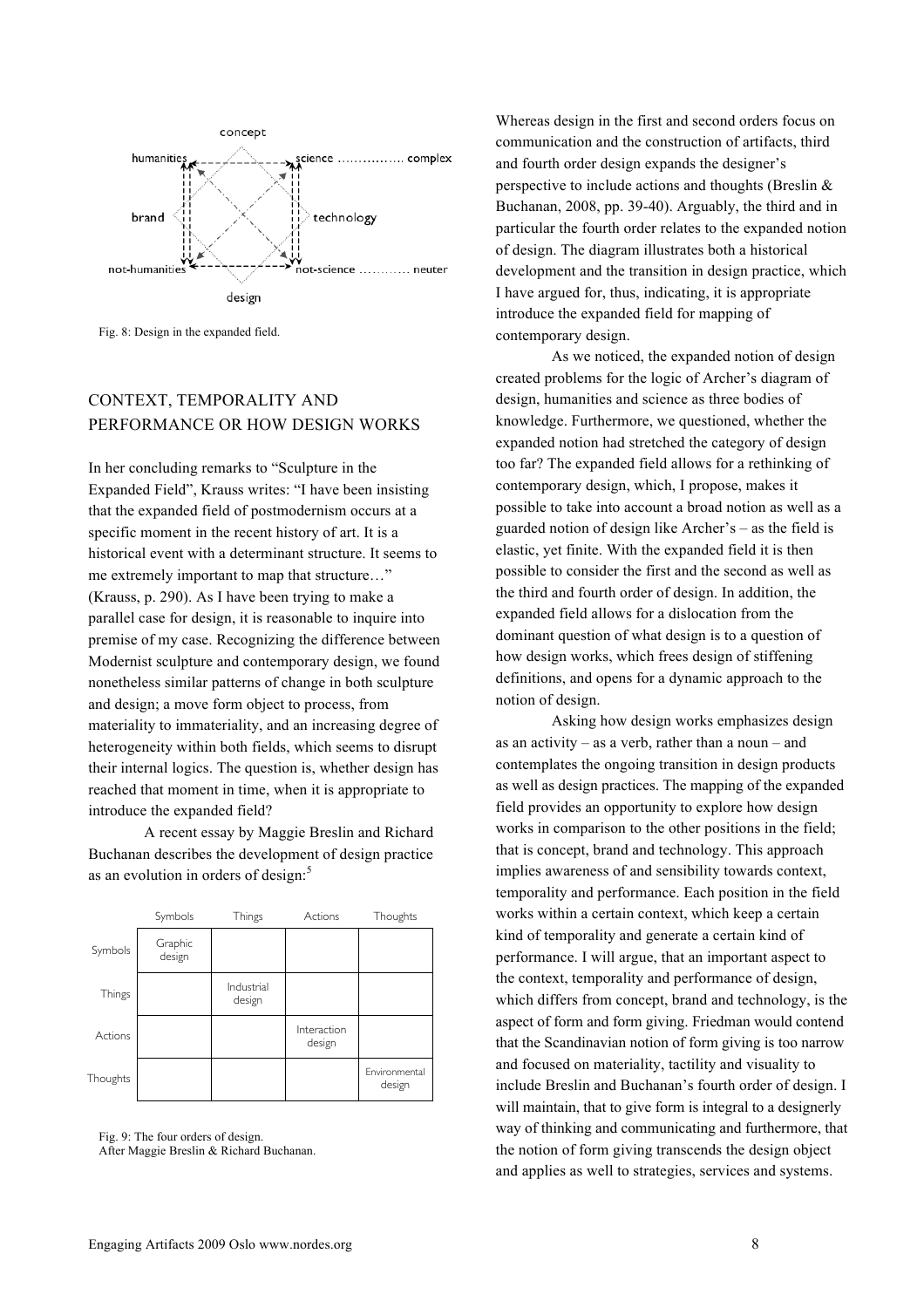#### REFERENCES

Archer, Bruce (1979a): "The Three Rs". *Design Studies*, vol. 1, no. 1, pp. 18-20.

Archer, Bruce (1979b): Whatever became of Design Methodology?". *Design Studies*, vol. 1, no. 1, pp. 17-18. Barnett, Pennina (2003): "Letter from the Editors". *Textile: The Journal of Cloth & Culture*, vol. 1, no. 1, pp. 1-7.

Bovier, Lionel (1998): "Design in the Expanded Field". Interview with M/M. Online: http://mmparis.fr/texts/ mm\_bovier\_en.html (retrieved September 29 2008). Breslin, Maggie & Richard Buchanan (2008): "On the Case Study Method of Research and Teaching in Design". *Design Issues*, vol. 24, no. 1 (Winter), pp. 36- 40.

Buchanan, Richard (2008): "Introduction: Design and Organizational Change". *Design Issues*, vol. 24, no. 1 (Winter), pp. 2-9.

Buchanan, Richard (1995): "Rhetoric, Humanism, and Design". In Richard Buchanan & Victor Margolin (eds.): *Discovering Design. Explorations in Design Studies*, pp. 23-66.

Buchanan, Richard (2000 (1995)): "Wicked Problems in Design Thinking". In Victor Margolin & Richard Buchanan (eds.), *The Idea of Design. A* Design Issues *Reader*, pp. 3-20 (essay first printed in *Design Issues* vol. 8, no. 2, 1992 (Spring)).

Cross, Nigel (1982): "Designerly Ways of Knowing". *Design Studies*, vol. 3, pp. 202-206.

Cross, Nigel (2006): *Designerly Ways of Knowing*. Springer-Verlag London.

(1979): "Design as a Discipline". *Design Studies*, vol. 1, no. 1, p. 17.

Eastman, Charles M. (2000): "New Directions in

Design Cognition: Studies of Representation". In C.M. Eastman et al. (eds.): *Design Knowing and Learning:*

*Cognition in Design Education*. Elsevier Science. Engholm, Ida & Anders Michelsen (1999):

*Designmaskinen – design af den moderne verden*.

Gyldendal.

Friedman, Ken (2005): "Det udvidede designbegreb". *Magasinet Humaniora*, no. 3 (September), pp. 4-7.

Keitsch, Martina (2006): "Changing Technology

Perception". *Progress in Industrial Ecology – An International Journal*, vol. 3, no. 1-2, pp. 42-58.

Krauss, Rosalind E. (1993 (1985)): "Sculpture in the Expanded Field". In Rosalind E. Krauss, *The*

*Originality of the Avant-Garde and Other Modernist*

*Myths*. Cambridge. MIT Press, pp 276-290 (essay first printed in *October*, no. 8, 1979 (Spring)). *Meriam-Webster OnLine*. Online: http://www.merriamwebster.com/dictionary (retrieved Sept. 29 2008). *OWID: Online-Wortschatz-Informationstystem Deutsch*. Online: http://www.owid.de/ (retrieved, May 30 2009) Rowe, Peter G. (1987): *Design Thinking*. MIT Press. Simon, Herbert (1996, 3rd ed. (1969)): *The Science of the Artificial*. MIT Press.

(2007): "Stafetten #2: Peter Gall Krogh". *Mind Design*, no. 2 (Oct.). Online: http://www.dcdr.dk/dk/Menu/ Aktuelt/Netmagasin/Artikelarkiv/Stafetten+%232 (retrieved Jan. 15 2008).

(2007): "Stafetten #3: Thomas Schödt Rasmussen". *Mind Design*, no. 3 (Nov.). Online:

http://www.dcdr.dk/dk/Menu/Aktuelt/Netmagasin/Artik elarkiv/Stafetten+%233 (retieved Jan. 15 2008).

(2007): "Stafetten #4: Ida Engholm". *Mind Design*, no. 4 (Dec.). Online: http://www.dcdr.dk/dk/Menu/Aktuelt/ Netmagasin/Artikelarkiv/Stafetten+%234 (retrieved Jan. 15 2008).

(2008): "Stafetten #5: Søren S. Overgaard". *Mind Design*, no. 5. (Jan.) Online:

http://www.dcdr.dk/dk/Menu/

Aktuelt/Netmagasin/Artikelarkiv/Stafetten+%235 (retrieved Jan. 22 2008).

(2008): "Stafetten #6: Mikkel B. Rasmussen." *Mind Design*, no. 6 (Feb.). Online: http://www.dcdr.dk/dk/ Menu/Aktuelt/Netmagasin/Artikelarkiv/Stafetten+%236 (retrieved Sept. 29 2008).

(2008): "Stafetten #7: Merete Ahnfeldt-Mollerup. *Mind Design*, no. 3 (March). Online: http://www.dcdr.dk/dk/ Menu/Aktuelt/Netmagasin/Artikelarkiv/Stafetten+%237 (retrieved Sept. 29 2008).

(2008): "Stafetten #8: Annette Meyer". *Mind Design*, no. 8 (April). Online: http://www.dcdr.dk/dk/Menu/ Aktuelt/Netmagasin/Artikelarkiv/Stafetten+%238 (retrieved Sept. 29 2008).

(2008): "Stafetten #9: Birgitte Jahn". *Mind Design*, no. 9 (May). Online: http://www.dcdr.dk/dk/Menu/Aktuelt/ Netmagasin/Artikelarkiv/Stafetten+%239 (retrieved Sept. 29 2008).

(2008): "Stafetten #10". *Mind Design*, no. 10 (June). Online: http://www.dcdr.dk/dk/Menu/Aktuelt/ Netmagasin/Artikelarkiv/Stafetten+%2310 (retrieved Sept. 29 2008).